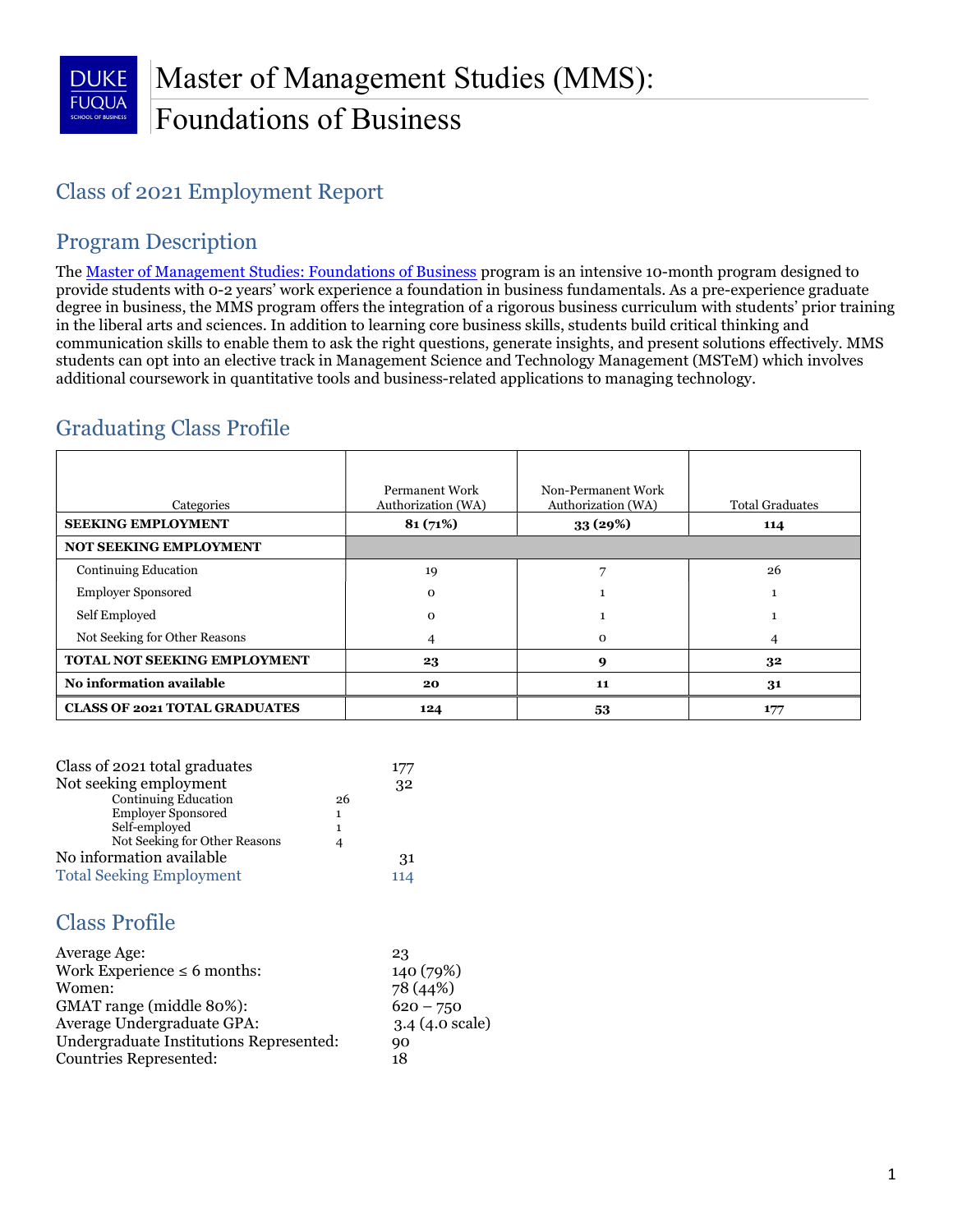

# Employment Statistics  $-$  Timing of Job Offers and Acceptances<sup>1</sup>

|                                  |                                    |    | By Graduation <sup>2</sup> |                |                | Between Graduation and<br>3 Months Post<br>Graduation |     | Between 3 months and<br>6 months post-<br>graduation |       |    |           | Total Accepted (Employed) (FT/Short<br>Term) Six Months Post Graduation |                |     |       |          |    |     |     |
|----------------------------------|------------------------------------|----|----------------------------|----------------|----------------|-------------------------------------------------------|-----|------------------------------------------------------|-------|----|-----------|-------------------------------------------------------------------------|----------------|-----|-------|----------|----|-----|-----|
|                                  | <b>Total Seeking</b><br>Employment |    | Full-Time                  |                | Short-<br>Term | Short-<br>Full-Time<br>Term                           |     | Full-Time<br>Short-<br>Time                          |       |    | Full-Time |                                                                         | Short-<br>Term |     | Total |          |    |     |     |
|                                  | #                                  | #  | %                          | #              | %              | #                                                     | %   | #                                                    | %     | #  | %         | #                                                                       | %              | #   | %     | #        | %  | #   |     |
| Permanent<br><b>WA</b>           | 81                                 | 22 | 27%                        | $\overline{2}$ | 2%             | 36                                                    | 44% | $\mathbf{1}$                                         | $1\%$ | 18 | 22%       | $\mathbf{O}$                                                            | 0%             | 76  | 94%   | 3        | 4% | 79  |     |
| Non Perm WA                      | 33                                 | 9  | 27%                        | $\mathbf{O}$   | 0%             | 17                                                    | 52% | $\Omega$                                             | $0\%$ | 6  | 18%       | $\Omega$                                                                | 0%             | 32  | 97%   | $\Omega$ | 0% | 32  | 97% |
| <b>TOTAL</b><br><b>GRADUATES</b> | 114                                | 31 | 27%                        | $\overline{2}$ | 2%             | 53                                                    | 46% | $\mathbf{1}$                                         | $1\%$ | 24 | 21%       | $\mathbf{O}$                                                            | 0%             | 108 | 95%   | 3        | 3% | 111 |     |

1 Job offer date and job acceptance date the same for almost all candidates, so only job acceptance date included.

2 Short-Term positions = 20 hours or more per week (Fuqua/Duke Facilitated Volunteer Opportunities, Internships, or Part-Time Roles)

#### Primary Source of Full-Time Job Acceptances (School-facilitated and Graduate-facilitated)

19%

of accepted full-time job offers, or 21 jobs, were Fuqua-facilitated. These jobs were found through alumni connections, campus interviews or job postings, or due to other introductions or events.

# 81%

of accepted full-time job offers, or 87 jobs, were Graduate-facilitated. These jobs were found through networking, internet searches, job postings, third-party recruiters, or other avenues.

#### Full-time Offer Compensation Report

| <b>BASE SALARY</b>                  | #<br>Reporting | %<br>Reporting | Mean     | Median   | 50 <sup>th</sup> to 75 <sup>th</sup> Percentile | Low      | High      |
|-------------------------------------|----------------|----------------|----------|----------|-------------------------------------------------|----------|-----------|
| Permanent Work Authorization        | 62             | 82%            | \$72,373 | \$72,500 | $$72,500 - $85,000$                             | \$20,000 | \$126,000 |
| Non-Permanent Work<br>Authorization | 26             | 81%            | \$64,492 | \$67,000 | $$67,000 - $86,250$                             | \$18,816 | \$112,000 |
| <b>Total Graduates</b>              | 88             | 81%            | \$70,044 | \$71,000 | $$71,000 - $85,000$                             | \$18,816 | \$126,000 |

All salaries reported in \$US, regardless of job location.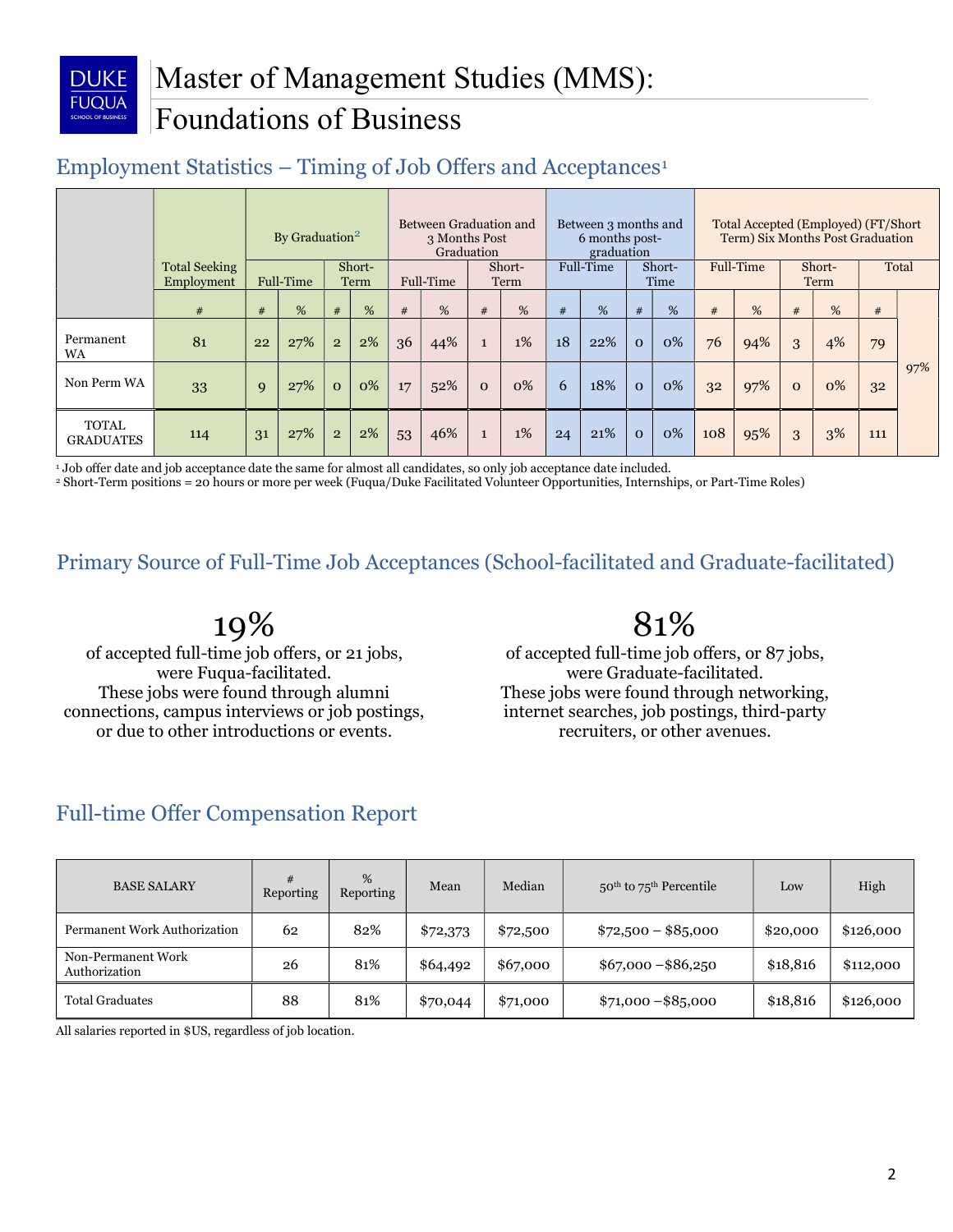

#### MMS Employment by Geography

 US: Northeast: 38│38% - South: 16│16% - West: 7│7% - Mid-Atlantic: 13│13% - Midwest: 8│8% - Southwest: 7│7% Abroad: Asia: 12│ 12%



Powered by Bing<br>© GeoNames, Microsoft, TomTom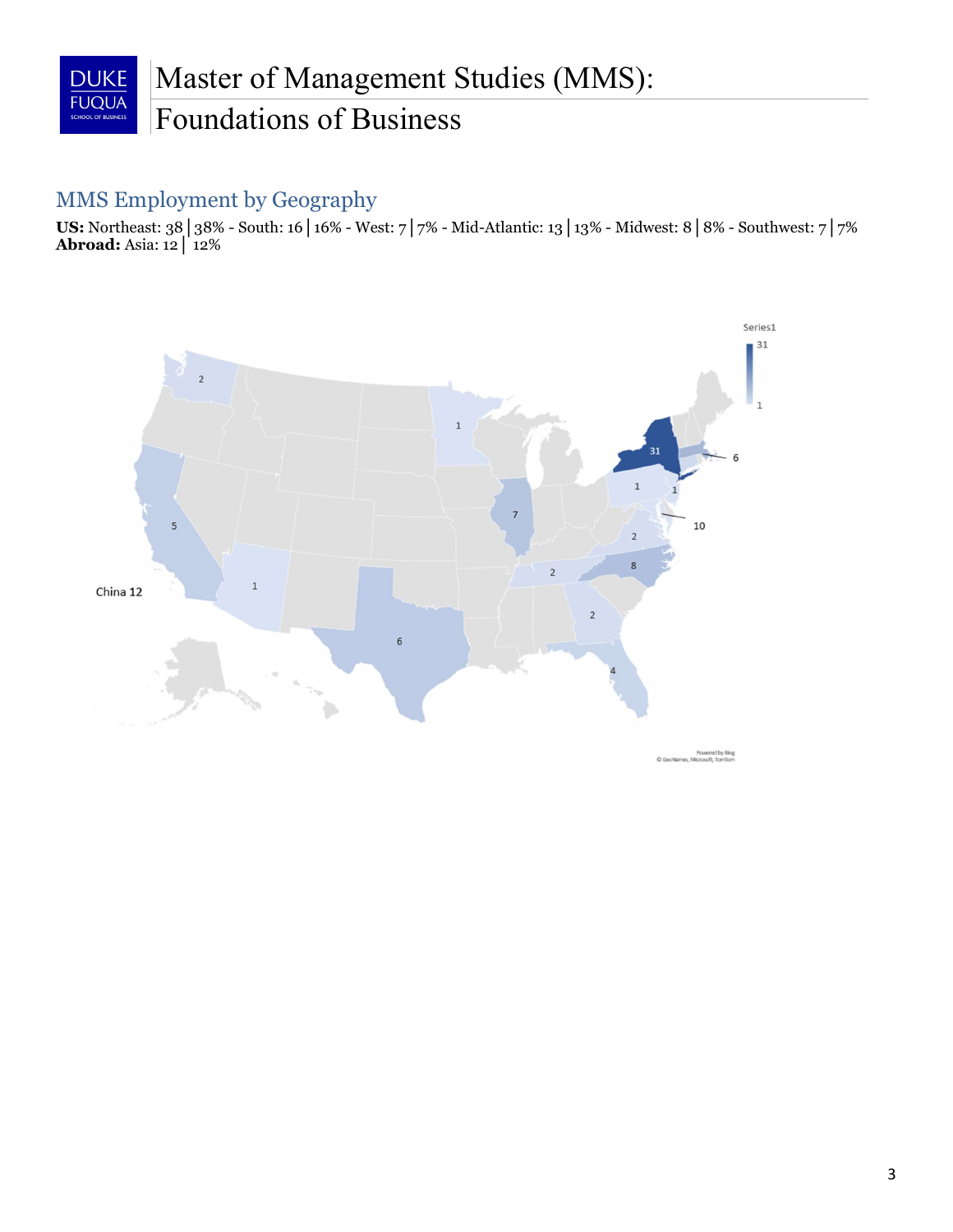

### Employers hiring at least one Duke MMS for a full-time role in 2020 – 20211

| A24                              | EY-Parthenon*+                   | OC&C^                                 |
|----------------------------------|----------------------------------|---------------------------------------|
| Accelerate360                    | <b>FINTOP Capital</b>            | Office of Congresswoman Kathleen Rice |
| Accenture <sup>+</sup>           | Ford Motor Company               | Performance Trust Capital Partners    |
| Access Media Advisory LLC*       | <b>Forrest Grove Enterprises</b> | Prentice Capital Management           |
| AlphaSights                      | Fortitude Systems                | Protiviti                             |
| Alvarez & Marsal                 | <b>GFK</b>                       | <b>Ramp Business Corporation</b>      |
| Amazon <sup>*</sup>              | Goldman Sachs*                   | Roland Berger*                        |
| <b>Backroads</b>                 | Goldman Sachs Asia^              | Rosegate Mortgage                     |
| Bain & Company                   | Harris Williams                  | Rothschild                            |
| <b>BlackRock</b>                 | Heitman LLC                      | Ruth's Hospitality Group              |
| <b>Blur Stripes Urban Cacao</b>  | <b>IBM</b> Corporation           | Sensiba San Filippo*                  |
| <b>BMO Capital Markets</b>       | Inc-Query                        | <b>Sharma Strategy Group</b>          |
| <b>Booz Allen Hamilton</b>       | Ipsos Strategy3^                 | Shell (China) Limited <sup>^</sup>    |
| <b>Bully Pulpit Interactive*</b> | $JLL^*$                          | Stax Inc.                             |
| ByteDance Ltd.^                  | <b>Joele Frank</b>               | Sumitomo Mitsui Banking Corporation   |
| Capgemini Consulting^            | JP Morgan <sup>+</sup>           | Syneos Health                         |
| Citi                             | Ketchum Inc.*                    | The Hertz Corporation                 |
| Cloudera*                        | <b>KPMG LLP</b>                  | TikTok Inc.                           |
| Conmed                           | Kyra Solutions, Inc.             | TouchSuite*                           |
| Coupa Software                   | <b>Locust Walk Partners</b>      | Truist                                |
| Credit Suisse*+                  | Longfor Properties Co. Ltd^      | U.S. Bancorp                          |
| Creo Innovation^                 | Lucid                            | University of Texas at Austin         |
| Cummins Inc.*                    | McKinsey^                        | <b>Updata Partners</b>                |
| <b>DDC Public Affairs</b>        | Medtronic PLC*                   | Upwork*                               |
| Deloitte Consulting Asia^        | Michael J. Fox Foundation        | <b>Vantage Partners</b>               |
| Deloitte Consulting+             | Miniluxe*                        | Vast Data                             |
| Dentsu International*            | Montaigne Investment Management* | WeWork                                |
| <b>District Management Group</b> | Morgan Stanley+                  | White Oak Healthcare Finance          |
| <b>DraftKings</b>                | Myriad Genetics, Inc             | Xpeng^                                |
| Endeavor                         | National Institute of Health     | Zinnov*                               |
| Euromonitor^                     | NewLife Biosciences              | ZS Associates*                        |

+ Hired 2+ MMS students2

\* U.S. Company that hired student without U.S. work authorization3

^ Job Location outside the U.S.4

<sup>1</sup>Total number of companies hiring MMS students **93** 

 $2$ <sup>2</sup> Total number of companies hiring  $2+$  MMS students 6

3 Total number of U.S. companies hiring MMS students without U.S. work authorization 19

4 Total number of companies hiring MMS students outside the U.S. 12